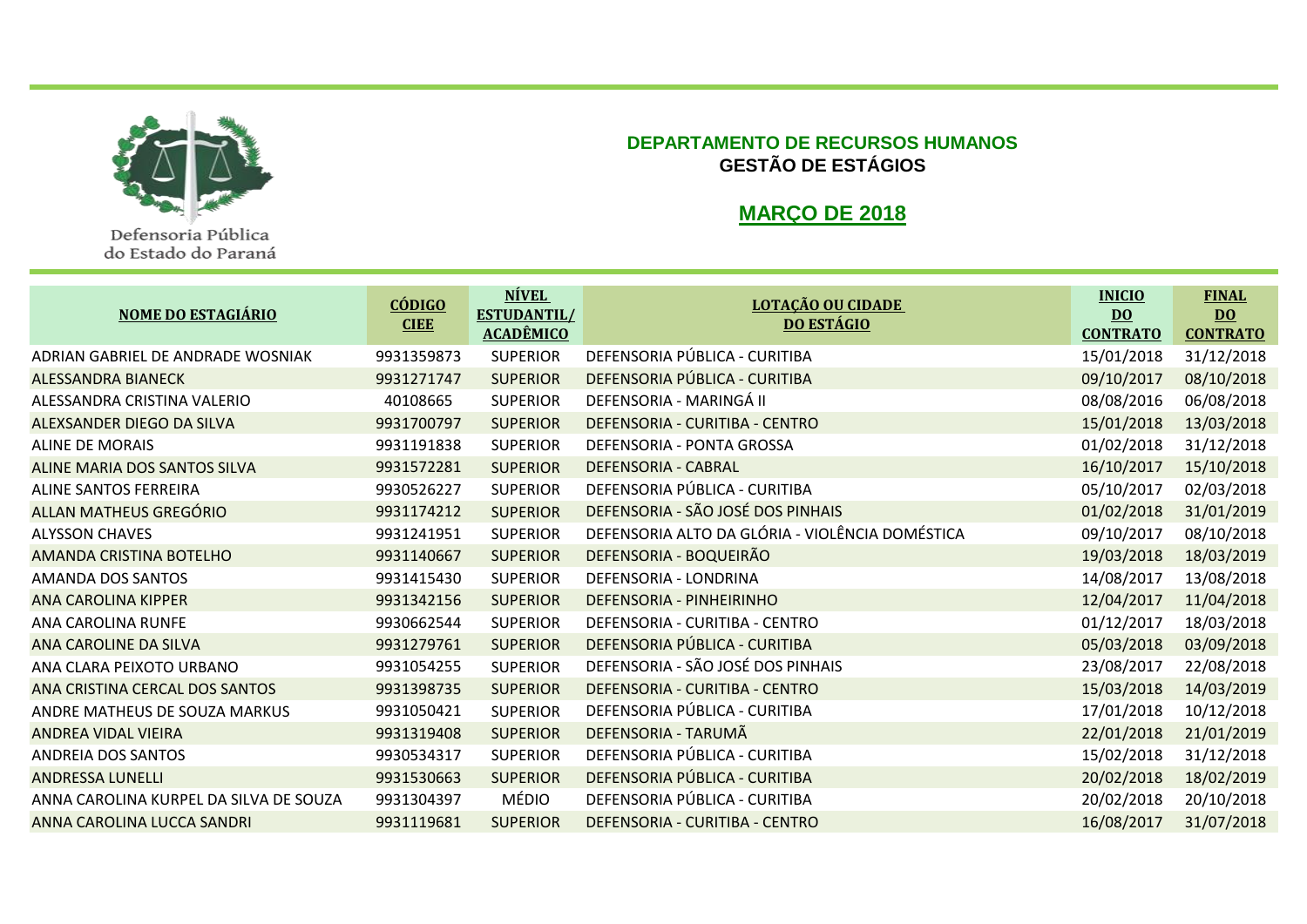| ANNE KAROLINE DA SILVA                 | 9931400721 | <b>SUPERIOR</b> | DEFENSORIA PÚBLICA - CURITIBA            | 15/02/2018 | 14/02/2019 |
|----------------------------------------|------------|-----------------|------------------------------------------|------------|------------|
| <b>ARAGAO BRANCO FILHO</b>             | 9931360035 | <b>SUPERIOR</b> | DEFENSORIA - CURITIBA - CENTRO CÍVICO    | 20/02/2018 | 29/12/2018 |
| BARBARA MATTAR VAN DER BROOCKE CAMPOS  | 9931333304 | <b>MÉDIO</b>    | DEFENSORIA PÚBLICA - CURITIBA            | 29/09/2016 | 27/09/2018 |
| BARBARA STABILE DE OLIVEIRA            | 9931356275 | <b>SUPERIOR</b> | DEFENSORIA PÚBLICA - CURITIBA            | 26/02/2018 | 25/02/2019 |
| BERNARD VINCENT FERRARI                | 9930883105 | <b>SUPERIOR</b> | DEFENSORIA - CURITIBA - CENTRO           | 15/05/2017 | 14/05/2018 |
| BERNARDO DE MEDEIROS SANTIAGO          | 9931312287 | <b>SUPERIOR</b> | DEFENSORIA - CURITIBA - CENTRO CÍVICO II | 11/07/2016 | 09/07/2018 |
| <b>BERNARDO LANGER</b>                 | 9930977913 | <b>SUPERIOR</b> | DEFENSORIA - CURITIBA - CENTRO           | 19/03/2018 | 18/03/2019 |
| BRENDA REGINA LOPES DE MOURA           | 9931384057 | <b>SUPERIOR</b> | DEFENSORIA PÚBLICA - CURITIBA            | 15/02/2018 | 14/08/2018 |
| BRUNA ALVES DE ARAUJO FERREIRA         | 9930917411 | <b>SUPERIOR</b> | DEFENSORIA PÚBLICA - CURITIBA            | 07/06/2017 | 15/03/2018 |
| <b>BRUNA BARRETO DE LIMA RODRIGUES</b> | 9930915343 | <b>MÉDIO</b>    | DEFENSORIA PÚBLICA - CURITIBA            | 18/09/2017 | 17/09/2018 |
| BRUNA CARINE ALVES DA COSTA            | 9931105898 | <b>SUPERIOR</b> | DEFENSORIA - CURITIBA - CENTRO CÍVICO    | 15/01/2018 | 31/07/2018 |
| <b>BRUNO JULIO DA FONSECA SANTOS</b>   | 9931209055 | <b>SUPERIOR</b> | DEFENSORIA PÚBLICA - CURITIBA            | 15/09/2016 | 30/06/2018 |
| CAIO MARCELLOS BEZERRA                 | 9931117188 | <b>SUPERIOR</b> | DEFENSORIA PÚBLICA - CURITIBA            | 19/02/2018 | 31/12/2018 |
| <b>CAMILA ROVEDA JOST</b>              | 9931610081 | <b>SUPERIOR</b> | DEFENSORIA PÚBLICA - CURITIBA            | 17/10/2017 | 16/10/2018 |
| CAMILLA MIRANDA ROMANOWSKI             | 9931175192 | <b>SUPERIOR</b> | DEFENSORIA PÚBLICA - CURITIBA            | 27/10/2017 | 26/10/2018 |
| <b>CARLA MARTINS DA SILVA</b>          | 9931402956 | <b>SUPERIOR</b> | DEFENSORIA PÚBLICA - CURITIBA            | 28/09/2017 | 27/09/2018 |
| <b>CAROLINA BACHINSKI</b>              | 9931282884 | <b>SUPERIOR</b> | DEFENSORIA - CURITIBA - CENTRO           | 13/02/2017 | 13/03/2018 |
| CAROLINE CARNEIRO ARAUJO RENTZ         | 9931229636 | <b>SUPERIOR</b> | <b>DEFENSORIA - CASTRO</b>               | 07/11/2016 | 05/11/2018 |
| CAROLINE CASSIANA DE LIMA DOS SANTOS   | 9931191830 | <b>SUPERIOR</b> | DEFENSORIA - GUARATUBA II                | 21/02/2017 | 31/12/2018 |
| <b>CAROLINE MARQUES DOS SANTOS</b>     | 9931241089 | <b>SUPERIOR</b> | DEFENSORIA - LONDRINA                    | 16/05/2016 | 14/05/2018 |
| CAROLINE MASEK ZAMBERLAN               | 9931656103 | <b>SUPERIOR</b> | DEFENSORIA - GUARATUBA II                | 06/11/2017 | 05/11/2018 |
| <b>CASSIANA CATENACI GUSSO</b>         | 9930930681 | <b>SUPERIOR</b> | DEFENSORIA PÚBLICA - CURITIBA            | 04/10/2017 | 03/10/2018 |
| CECILIA DE AGUILAR LEINDORF            | 9931292292 | <b>SUPERIOR</b> | DEFENSORIA - CURITIBA - CENTRO CÍVICO    | 22/08/2016 | 20/08/2018 |
| CELI GARDENYA DAS NEVES SILVA          | 9931342190 | <b>SUPERIOR</b> | DEFENSORIA - GUARATUBA II                | 11/04/2016 | 09/04/2018 |
| <b>CESAR COLLIN LAVALLE</b>            | 9931406279 | <b>SUPERIOR</b> | DEFENSORIA PÚBLICA - CURITIBA            | 17/07/2017 | 16/07/2018 |
| CÉSAR ROMERO MARQUES DOS SANTOS        | 9931343256 | <b>SUPERIOR</b> | DEFENSORIA - TARUMÃ                      | 17/01/2018 | 16/01/2019 |
| CLAUDIA JAQUELINE DE CASTRO            | 9931010671 | <b>SUPERIOR</b> | DEFENSORIA PÚBLICA - CURITIBA            | 08/08/2016 | 06/08/2018 |
| <b>CLEUSA MARIA DOS SANTOS</b>         | 9931376613 | <b>SUPERIOR</b> | DEFENSORIA PÚBLICA - CURITIBA            | 16/10/2017 | 15/10/2018 |
| CRISTIANO DA SILVA NASCIMENTO          | 9930933906 | <b>SUPERIOR</b> | DEFENSORIA - GUARATUBA II                | 09/01/2018 | 08/01/2019 |
| <b>DAIANE MACHADO</b>                  | 9930525735 | <b>SUPERIOR</b> | DEFENSORIA - TARUMÃ                      | 04/12/2017 | 03/12/2018 |
| DANIELLE CARON RAMOS ORELLANA          | 9931371330 | <b>SUPERIOR</b> | DEFENSORIA PÚBLICA - CURITIBA            | 22/01/2018 | 21/01/2019 |
| <b>DANIELLE DE LIMA</b>                | 9931407938 | <b>SUPERIOR</b> | DEFENSORIA - CURITIBA - CENTRO           | 30/03/2017 | 28/03/2019 |
| DEBORA CAMPOS DE ALMEIDA               | 9931628030 | <b>SUPERIOR</b> | DEFENSORIA - CURITIBA - CENTRO           | 15/01/2018 | 14/01/2019 |
| <b>DENIS SOUSA SILVA</b>               | 9931289344 | <b>SUPERIOR</b> | DEFENSORIA - CURITIBA - CIC              | 29/01/2018 | 28/07/2018 |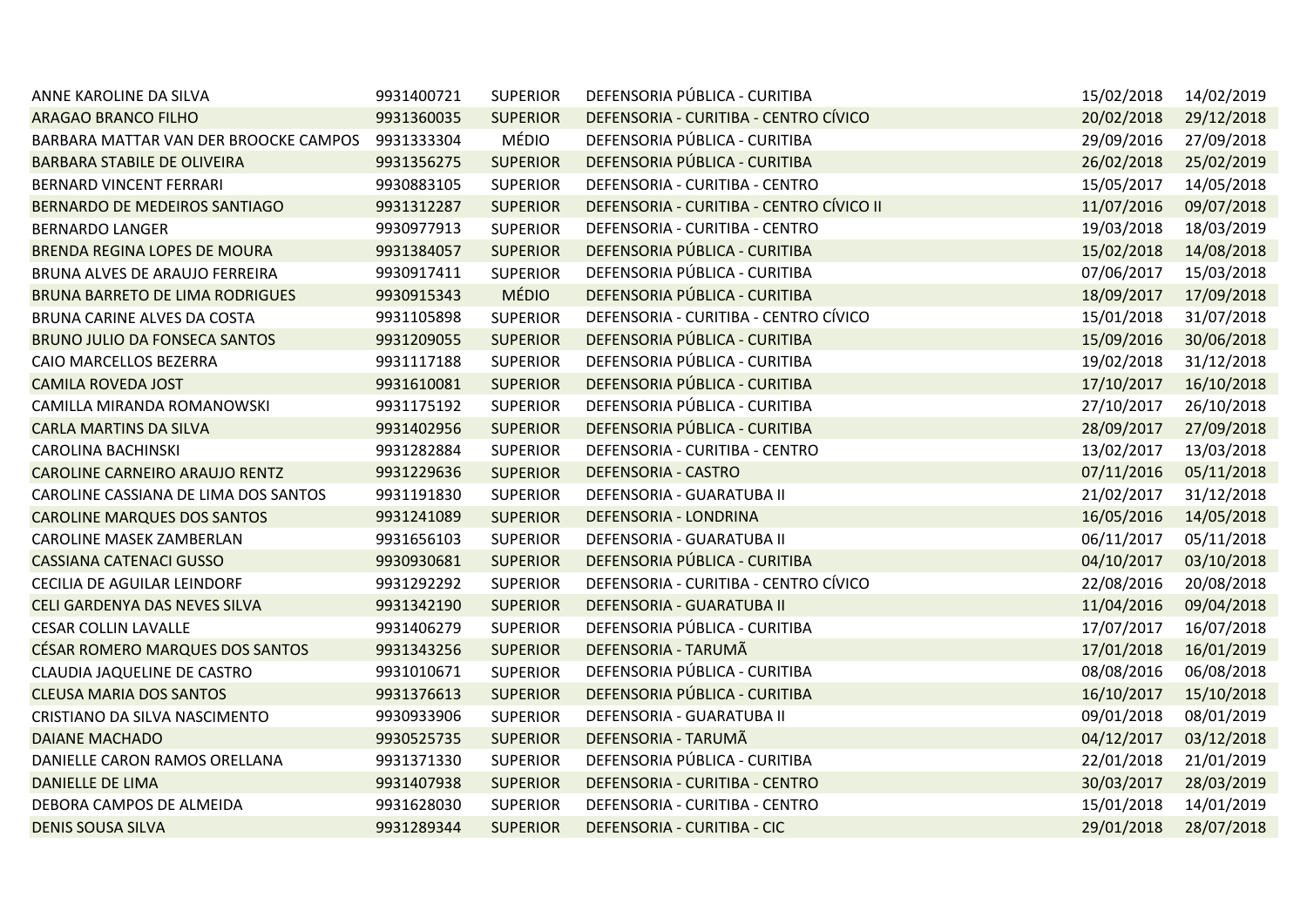| DOUGLAS MONTEIRO MOREIRA               | 9931076491 | <b>SUPERIOR</b> | DEFENSORIA PÚBLICA - CURITIBA         | 04/07/2017 | 03/07/2018 |
|----------------------------------------|------------|-----------------|---------------------------------------|------------|------------|
| <b>EDLER ANTONIO RODRIGUES</b>         | 9931309833 | <b>SUPERIOR</b> | DEFENSORIA - CURITIBA - CIC           | 10/10/2017 | 09/10/2018 |
| EDUARDA CINIELLO SERMANN               | 9930984520 | <b>SUPERIOR</b> | DEFENSORIA - PINHEIRINHO              | 10/04/2017 | 30/06/2018 |
| EDUARDO ALVES DE MIRANDA               | 9931081393 | <b>SUPERIOR</b> | DEFENSORIA - CURITIBA - SANTA CÂNDIDA | 22/05/2017 | 21/05/2018 |
| EDUARDO HENRIQUE DA SILVA RAMOS        | 9931322355 | <b>SUPERIOR</b> | DEFENSORIA - GUARATUBA II             | 17/04/2017 | 16/04/2018 |
| EDUARDO HENRIQUE XAVIER DA SILVA       | 9931289328 | <b>SUPERIOR</b> | DEFENSORIA - CURITIBA - CENTRO CÍVICO | 08/01/2018 | 07/01/2019 |
| EDUARDO JAVORSKI CIM                   | 9930590012 | <b>SUPERIOR</b> | DEFENSORIA PÚBLICA - CURITIBA         | 17/07/2017 | 16/07/2018 |
| ELAINE CRUZ MACHADO CARMONA            | 9930875312 | <b>SUPERIOR</b> | DEFENSORIA - CORNÉLIO PROCÓPIO        | 21/06/2017 | 20/06/2018 |
| ELISA IZÉ DE MORAIS                    | 9931193777 | <b>SUPERIOR</b> | DEFENSORIA PÚBLICA - CURITIBA         | 22/01/2018 | 31/12/2018 |
| <b>ELOISE CORREA MARTINS</b>           | 9931408274 | <b>SUPERIOR</b> | DEFENSORIA - BOQUEIRÃO                | 01/02/2018 | 28/09/2018 |
| ERICO JOAS RUBIO TOZIM                 | 9930865852 | <b>SUPERIOR</b> | DEFENSORIA - CURITIBA - CENTRO        | 21/07/2017 | 07/04/2018 |
| ESTHER LUIZA WILLUMSEN ZANDONÁ         | 9931248485 | <b>SUPERIOR</b> | DEFENSORIA PÚBLICA - CURITIBA         | 05/02/2018 | 04/02/2019 |
| <b>EVA SAVCHUK</b>                     | 9931294551 | <b>SUPERIOR</b> | DEFENSORIA - PINHEIRINHO              | 19/03/2018 | 31/12/2018 |
| <b>FABIANO DA SILVA</b>                | 9931406559 | <b>SUPERIOR</b> | DEFENSORIA - CURITIBA - CENTRO        | 05/03/2018 | 04/09/2018 |
| FELIPE ANDRIOLI MIGUEL                 | 9930966869 | <b>SUPERIOR</b> | DEFENSORIA - PARANAGUÁ                | 27/04/2017 | 26/04/2018 |
| <b>FELIPE QUIRINO CORASSA</b>          | 9931380341 | <b>SUPERIOR</b> | DEFENSORIA - CURITIBA - CENTRO        | 06/02/2017 | 04/02/2019 |
| FERNANDA APARECIDA DOMANOSKI           | 9931322974 | <b>SUPERIOR</b> | DEFENSORIA PÚBLICA - CURITIBA         | 20/10/2016 | 18/10/2018 |
| FERNANDA DE AZEVEDO DELDUQUE DE        | 9931198003 | <b>SUPERIOR</b> | DEFENSORIA - CURITIBA - CENTRO CÍVICO | 21/03/2018 | 20/09/2018 |
| FERNANDA MARTINS AFFONSO               | 90131024   | <b>SUPERIOR</b> | DEFENSORIA - CURITIBA - CENTRO        | 19/03/2018 | 17/09/2018 |
| FERNANDA MELZER BARDDAL                | 9931287497 | <b>SUPERIOR</b> | DEFENSORIA PÚBLICA - CURITIBA         | 21/03/2017 | 19/03/2019 |
| FERNANDO BELINELI BIANCHINI            | 9931396632 | <b>SUPERIOR</b> | DEFENSORIA - CORNÉLIO PROCÓPIO        | 17/08/2017 | 15/08/2018 |
| <b>FRANCIELLE HUSS SKIBINSKI</b>       | 9931026551 | <b>SUPERIOR</b> | DEFENSORIA PÚBLICA - CURITIBA         | 14/03/2017 | 13/03/2018 |
| <b>FRANCIELLY DAYNE MEGEL</b>          | 9930869362 | <b>SUPERIOR</b> | DEFENSORIA PÚBLICA - CURITIBA         | 30/06/2016 | 28/06/2018 |
| <b>GABRIEL ALVES DOS SANTOS</b>        | 9931095534 | <b>SUPERIOR</b> | DEFENSORIA PÚBLICA - CURITIBA         | 18/09/2017 | 17/09/2018 |
| GABRIEL HENRIQUE MENDES KEPE           | 9931227633 | MÉDIO           | DEFENSORIA PÚBLICA - CURITIBA         | 16/01/2017 | 21/03/2018 |
| <b>GABRIEL PERCEGONA SANTOS</b>        | 9931285700 | <b>SUPERIOR</b> | DEFENSORIA - BOQUEIRÃO                | 21/03/2017 | 31/12/2018 |
| <b>GABRIEL PIOLI PEREIRA</b>           | 9931060015 | <b>SUPERIOR</b> | DEFENSORIA - SÃO JOSÉ DOS PINHAIS     | 02/05/2017 | 01/05/2018 |
| <b>GABRIELA DE BASTOS</b>              | 9931077131 | <b>SUPERIOR</b> | DEFENSORIA - SÃO JOSÉ DOS PINHAIS     | 08/02/2018 | 07/02/2019 |
| GABRIELA JOSEFINA APARECIDA DOS SANTOS | 9931548239 | MÉDIO           | DEFENSORIA - CURITIBA - SANTA CÂNDIDA | 08/01/2018 | 31/12/2018 |
| <b>GABRIELA VIZÉL GOMES</b>            | 9931289588 | <b>SUPERIOR</b> | DEFENSORIA - LONDRINA                 | 08/03/2018 | 04/08/2019 |
| <b>GABRIELLE FARIAS RIBEIRO</b>        | 9931014699 | <b>SUPERIOR</b> | DEFENSORIA PÚBLICA - CURITIBA         | 07/02/2018 | 06/02/2019 |
| <b>GEOVANE DO ROSÁRIO</b>              | 9931366633 | <b>SUPERIOR</b> | DEFENSORIA PÚBLICA - CURITIBA         | 24/11/2017 | 23/11/2018 |
| <b>GERSON JUNIOR FIERK DE LIMA</b>     | 9931411376 | <b>SUPERIOR</b> | DEFENSORIA - CASTRO                   | 16/10/2017 | 15/10/2018 |
| <b>GISELE AUGUSTA ANDRE</b>            | 9931342370 | <b>SUPERIOR</b> | DEFENSORIA - PONTA GROSSA             | 09/10/2017 | 08/10/2018 |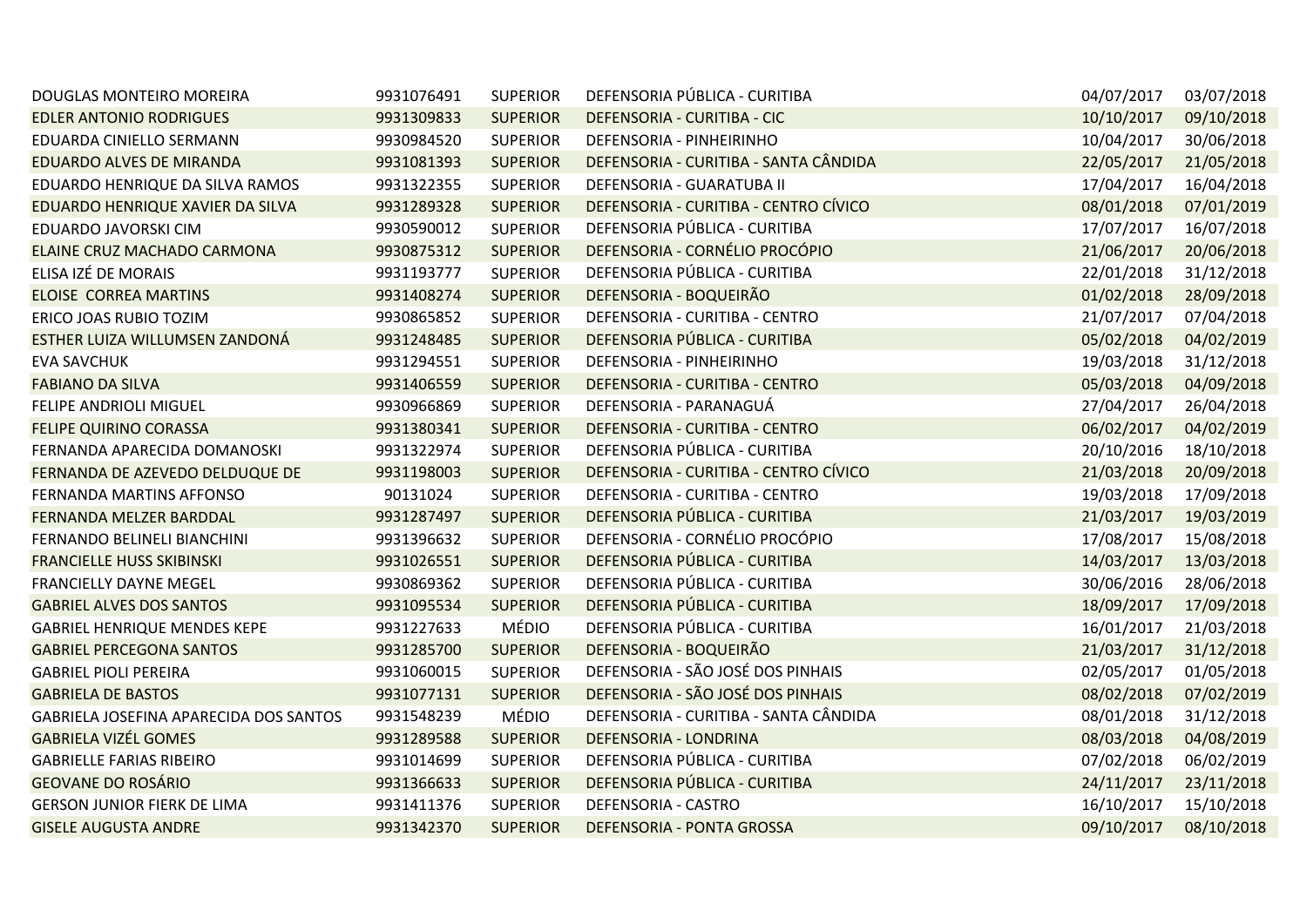| <b>GRAZIELLI TOMIO</b>               | 9930573683 | <b>SUPERIOR</b> | DEFENSORIA PÚBLICA - CURITIBA            | 21/07/2017 | 20/07/2018 |
|--------------------------------------|------------|-----------------|------------------------------------------|------------|------------|
| <b>GUILHERME MARTELLI MOREIRA</b>    | 9931148877 | <b>SUPERIOR</b> | DEFENSORIA - CURITIBA - SANTA CÂNDIDA    | 29/01/2018 | 29/12/2018 |
| <b>GUILHERME ZELINSKI ALVES</b>      | 9931270668 | <b>SUPERIOR</b> | DEFENSORIA - CURITIBA - CABRAL           | 27/07/2016 | 25/07/2018 |
| <b>GUSTAVO ARANTES ROCHA</b>         | 9931534373 | <b>SUPERIOR</b> | DEFENSORIA - PONTA GROSSA                | 05/02/2018 | 04/02/2019 |
| <b>GUSTAVO FERNANDES CARNEIRO</b>    | 9931548766 | MÉDIO           | DEFENSORIA - CURITIBA - CIC              | 24/11/2017 | 23/11/2018 |
| <b>GUSTAVO MACIEL RIBEIRO</b>        | 9931499224 | <b>MÉDIO</b>    | DEFENSORIA - CURITIBA - CENTRO           | 11/07/2017 | 10/07/2018 |
| HELEM KEIKO MORIMOTO                 | 9931401824 | <b>SUPERIOR</b> | DEFENSORIA - CURITIBA - SANTA FELICIDADE | 05/02/2018 | 03/08/2018 |
| <b>HELENA PERELLES</b>               | 9931593588 | <b>SUPERIOR</b> | DEFENSORIA PÚBLICA - CURITIBA            | 04/12/2017 | 03/12/2018 |
| HELIANY HELLEM DE LIMA COSTA         | 90115980   | <b>SUPERIOR</b> | DEFENSORIA - CURITIBA - CIC              | 26/02/2018 | 25/02/2019 |
| <b>HELLEN CAROLINE HORST</b>         | 9931579419 | <b>SUPERIOR</b> | DEFENSORIA PÚBLICA - CURITIBA            | 22/01/2018 | 21/07/2018 |
| HELLEN LETICIA CARVALHO DE OLIVEIRA  | 9931598638 | MÉDIO           | DEFENSORIA - CABRAL                      | 25/09/2017 | 24/09/2018 |
| <b>IARA SANCHEZ ROMAN</b>            | 9931401413 | <b>SUPERIOR</b> | DEFENSORIA PÚBLICA - CURITIBA            | 04/08/2017 | 03/08/2018 |
| <b>ISABEL RUIZ</b>                   | 9931238757 | <b>SUPERIOR</b> | DEFENSORIA - CABRAL                      | 15/01/2018 | 31/12/2018 |
| <b>ISABELA HUMMELGEN</b>             | 9931092374 | <b>SUPERIOR</b> | DEFENSORIA - CURITIBA - CENTRO CÍVICO    | 30/10/2017 | 29/10/2018 |
| <b>ISABELLA DELLA GIACOMA BETTES</b> | 9930625277 | <b>SUPERIOR</b> | DEFENSORIA PÚBLICA - CURITIBA            | 01/06/2017 | 31/05/2018 |
| JACQUELINE CAMARGO CHICORA           | 9931657976 | <b>MÉDIO</b>    | DEFENSORIA PÚBLICA - CURITIBA            | 02/10/2017 | 01/10/2018 |
| JAMILI VIEIRA DE OLIVEIRA            | 9931500386 | <b>SUPERIOR</b> | DEFENSORIA PÚBLICA - CURITIBA            | 15/01/2018 | 14/01/2019 |
| <b>JANAINA CRISTINA TEIXEIRA</b>     | 9910140662 | <b>SUPERIOR</b> | DEFENSORIA - PINHEIRINHO                 | 19/09/2016 | 30/04/2018 |
| JAQUELINE MARIA RYNDACK              | 9931230096 | <b>SUPERIOR</b> | DEFENSORIA - CURITIBA - CENTRO CÍVICO    | 19/03/2018 | 18/09/2018 |
| JEAN JEFFERSON GOMES PEREIRA         | 9931304485 | <b>SUPERIOR</b> | DEFENSORIA - FOZ DO IGUAÇU II            | 13/11/2017 | 12/11/2018 |
| JÉSSICA JAWORSKI                     | 9931139053 | <b>SUPERIOR</b> | DEFENSORIA PÚBLICA - CURITIBA            | 15/01/2018 | 14/01/2019 |
| <b>JESSICA NOGUEIRA VILLA ROSA</b>   | 9931229166 | <b>SUPERIOR</b> | DEFENSORIA - PINHEIRINHO                 | 19/03/2018 | 31/12/2018 |
| <b>JESSICA REGINA ZILZ</b>           | 9930852919 | <b>SUPERIOR</b> | DEFENSORIA PÚBLICA - CURITIBA            | 13/07/2017 | 12/07/2018 |
| JHENIFER REBECA BARBOSA DE JESUS     | 9931366722 | <b>SUPERIOR</b> | DEFENSORIA - PINHEIRINHO                 | 25/09/2017 | 24/09/2018 |
| JHENIFFER CHRISTINI SCHNEIDER ROSA   | 9931659595 | MÉDIO           | DEFENSORIA PÚBLICA - CURITIBA            | 16/10/2017 | 15/10/2018 |
| JOÃO AUGUSTO ALVES TONIN             | 9931093745 | <b>SUPERIOR</b> | DEFENSORIA - CURITIBA - CENTRO           | 23/03/2016 | 21/03/2018 |
| JOÃO PEDRO MATTOS DE ALMEIDA CRUZ    | 9931062038 | <b>SUPERIOR</b> | DEFENSORIA - CURITIBA - CENTRO           | 22/05/2017 | 21/05/2018 |
| <b>JOHAN KLAUS ELAND</b>             | 9931110460 | <b>SUPERIOR</b> | DEFENSORIA PÚBLICA - CURITIBA            | 13/11/2017 | 31/07/2018 |
| JONATAN WILLIAN DA SILVA ANDRADE     | 9931251077 | <b>SUPERIOR</b> | DEFENSORIA - CURITIBA - SANTA CÂNDIDA    | 21/02/2018 | 17/08/2018 |
| <b>JONATH RODRIGUES IGNACIO</b>      | 10161420   | <b>SUPERIOR</b> | CENTRO DE AUDIÊNCIA DE CUSTÓDIA          | 02/03/2018 | 01/03/2019 |
| JONATHAN RIBEIRO SOARES              | 9931336126 | <b>SUPERIOR</b> | DEFENSORIA - BOQUEIRÃO                   | 09/10/2017 | 08/10/2018 |
| JOSEMARA DOS SANTOS ERCULANO         | 9930765400 | <b>SUPERIOR</b> | DEFENSORIA PÚBLICA - CURITIBA            | 18/01/2018 | 31/12/2018 |
| JOSIANE APARECIDA PADILHA DE MORAES  | 9931482415 | <b>SUPERIOR</b> | DEFENSORIA PÚBLICA - CURITIBA            | 05/01/2018 | 22/02/2019 |
| <b>JOSIANE SILVA DOS SANTOS</b>      | 9931305429 | <b>SUPERIOR</b> | DEFENSORIA PÚBLICA - CURITIBA            | 06/03/2017 | 04/03/2019 |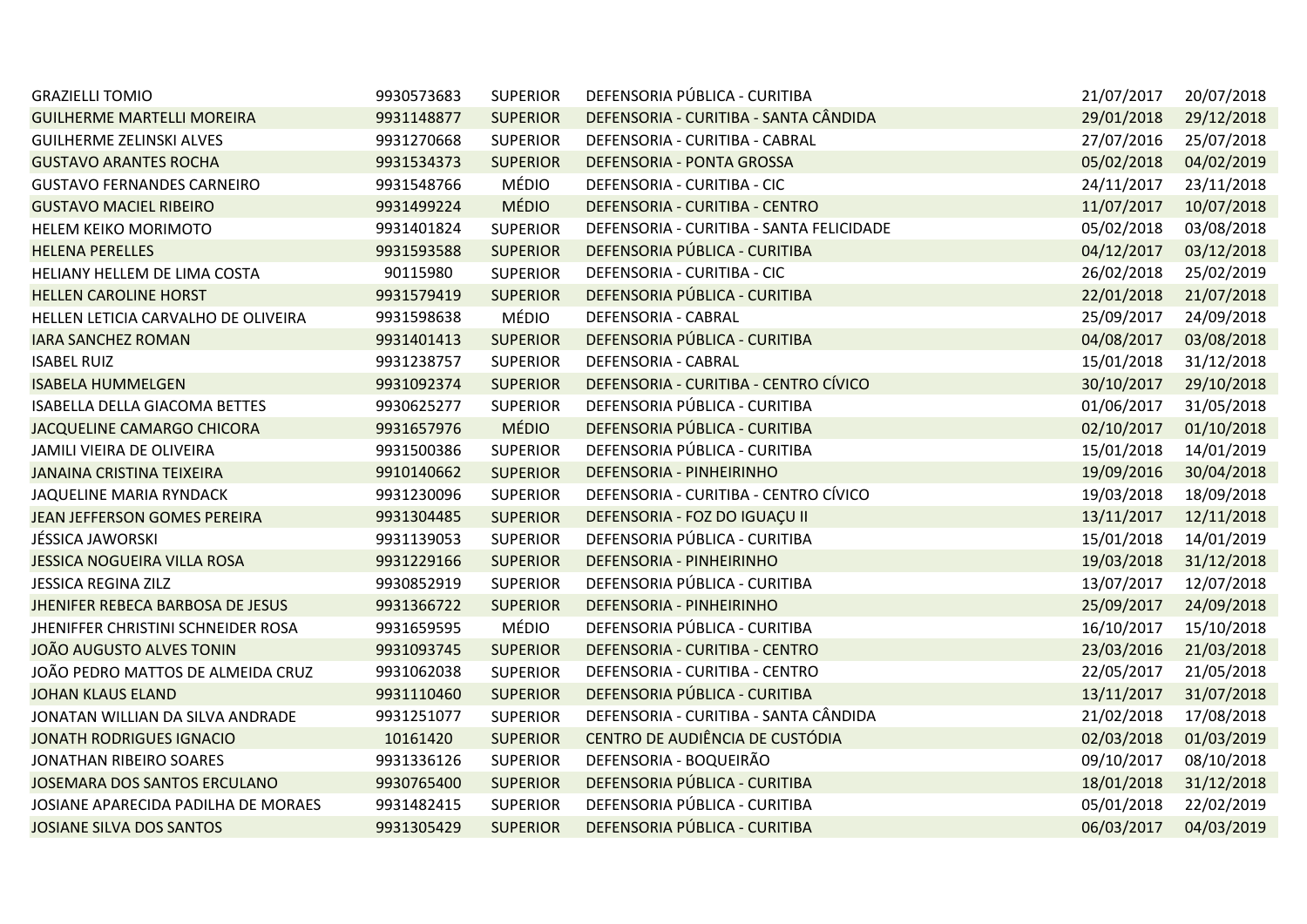| JÚLIA ABREU RODRIGUES                | 9931282882 | <b>SUPERIOR</b> | DEFENSORIA - LONDRINA                           | 13/09/2017 | 12/09/2018 |
|--------------------------------------|------------|-----------------|-------------------------------------------------|------------|------------|
| <b>JULIA MORO BONNET</b>             | 9931198377 | <b>SUPERIOR</b> | DEFENSORIA - CURITIBA - CENTRO                  | 15/02/2017 | 13/02/2019 |
| <b>JULIANO MACIEL GRACIOTO</b>       | 9931655120 | <b>MÉDIO</b>    | DEFENSORIA PÚBLICA - CURITIBA                   | 20/09/2017 | 28/03/2018 |
| <b>JUSCELINO POCAI MENDES JUNIOR</b> | 9931303803 | <b>SUPERIOR</b> | DEFENSORIA - CASCAVEL                           | 21/02/2017 | 31/12/2018 |
| KARINA FREIRE MEIRELLES              | 9931407571 | <b>SUPERIOR</b> | DEFENSORIA PÚBLICA - CURITIBA                   | 10/07/2017 | 09/07/2018 |
| KARLLA RENATTA HOFFELDER             | 9931070452 | <b>SUPERIOR</b> | DEFENSORIA - CURITIBA - CENTRO                  | 10/04/2017 | 09/04/2018 |
| KAUAN HENRIQUE PEREIRA DE HOLANDA    | 9931399114 | MÉDIO           | DEFENSORIA PÚBLICA - CURITIBA                   | 22/01/2018 | 31/12/2018 |
| KEURY GLEIDSE SOUZA AMORIM           | 9931279313 | <b>SUPERIOR</b> | DEFENSORIA - BOQUEIRÃO                          | 23/10/2017 | 22/10/2018 |
| LARA HELENA LUIZA ZAMBAO             | 9931410360 | <b>SUPERIOR</b> | DEFENSORIA PÚBLICA - CURITIBA                   | 15/02/2018 | 14/08/2018 |
| <b>LARYSSA BRANGER CORREA</b>        | 9931683777 | <b>SUPERIOR</b> | DEFENSORIA - CURITIBA - SANTA CÂNDIDA           | 19/02/2018 | 30/06/2018 |
| LAUDINÉR RAFAEL                      | 9931351839 | <b>SUPERIOR</b> | DEFENSORIA - CURITIBA - CENTRO                  | 25/01/2017 | 31/12/2018 |
| LAURA SOLTOSKI DE CAMARGO            | 9931315239 | <b>SUPERIOR</b> | DEFENSORIA - TARUMÃ                             | 24/04/2017 | 23/04/2018 |
| LAYZA GABRIELLA GRANDO               | 9931574076 | <b>MÉDIO</b>    | DEFENSORIA - CABRAL                             | 15/01/2018 | 31/12/2018 |
| <b>LEANDRO VICHUATE SOARES</b>       | 9931044295 | <b>SUPERIOR</b> | DEFENSORIA - CURITIBA - CENTRO                  | 05/03/2018 | 04/03/2019 |
| LEILANE DE CASSIA RIBEIRO            | 9930797394 | <b>SUPERIOR</b> | DEFENSORIA - CURITIBA - CENTRO                  | 21/02/2017 | 19/02/2019 |
| LEONILDO BARBOSA BONONI JUNIOR       | 9931296287 | <b>SUPERIOR</b> | DEFENSORIA ALTO DA GLÓRIA - VIOLÊNCIA DOMÉSTICA | 15/02/2017 | 31/12/2018 |
| LETICIA KLECHOWICZ                   | 9931540512 | <b>SUPERIOR</b> | DEFENSORIA ALTO DA GLÓRIA - VIOLÊNCIA DOMÉSTICA | 05/02/2018 | 04/02/2019 |
| LINCOLN RENATO VIEIRA ZANARDINE      | 9931268898 | <b>SUPERIOR</b> | DEFENSORIA PÚBLICA - CURITIBA                   | 24/11/2017 | 23/11/2018 |
| LISLEINE DE FREITAS GUADANHINI       | 9930928752 | <b>SUPERIOR</b> | DEFENSORIA - APUCARANA                          | 15/01/2018 | 06/07/2018 |
| LIVIA DA SILVA REVNEI                | 9931702032 | <b>MÉDIO</b>    | DEFENSORIA - CURITIBA - CENTRO                  | 29/01/2018 | 28/01/2019 |
| LOUISE GIL GHEUR BONACCORDI          | 9931168321 | <b>SUPERIOR</b> | DEFENSORIA PÚBLICA - CURITIBA                   | 06/11/2017 | 30/04/2018 |
| LUAN MATHEUS DE SA DRANCKA           | 9931218921 | <b>SUPERIOR</b> | DEFENSORIA - CAMPO MOURÃO                       | 13/10/2016 | 11/10/2018 |
| LUANA FRANCO RIBEIRO                 | 9931412199 | MÉDIO           | DEFENSORIA PÚBLICA - CURITIBA                   | 22/01/2018 | 31/12/2018 |
| <b>LUANA RUPPEL RAMOS</b>            | 9931191493 | <b>SUPERIOR</b> | DEFENSORIA PÚBLICA - CURITIBA                   | 19/02/2018 | 18/02/2019 |
| LUCAS ALEXANDRE BARTOSIEVICZ         | 9931331031 | <b>SUPERIOR</b> | DEFENSORIA - CURITIBA - CENTRO                  | 27/09/2017 | 26/09/2018 |
| LUCAS EDUARDO GREFF DA SILVA         | 9931295512 | <b>MÉDIO</b>    | DEFENSORIA - CURITIBA - CENTRO                  | 15/08/2017 | 13/08/2018 |
| LUCAS GANDOLFI VIDA                  | 9931158537 | <b>SUPERIOR</b> | DEFENSORIA PÚBLICA - CURITIBA                   | 02/08/2017 | 01/08/2018 |
| LUCAS JOSE DA SILVA BUENO            | 9931003047 | <b>SUPERIOR</b> | DEFENSORIA - CURITIBA - CENTRO                  | 13/12/2017 | 12/12/2018 |
| LUCAS PEREIRA DA SILVA               | 9931011717 | <b>SUPERIOR</b> | DEFENSORIA - CASCAVEL                           | 12/03/2018 | 31/12/2018 |
| LUCIANO DE OLIVEIRA HENRIQUE         | 9931583402 | <b>SUPERIOR</b> | DEFENSORIA - APUCARANA                          | 15/01/2018 | 06/07/2018 |
| <b>LUIGI LORENZON</b>                | 9931368163 | MÉDIO           | DEFENSORIA PÚBLICA - CURITIBA                   | 01/03/2018 | 31/12/2018 |
| LUIS OTHAVIO CONSTANZO BREDA         | 9931479610 | <b>SUPERIOR</b> | DEFENSORIA - CURITIBA - REBOUÇAS                | 29/01/2018 | 28/01/2019 |
| LUIZ RICARDO DA COSTA CARDOSO        | 9931055904 | <b>SUPERIOR</b> | DEFENSORIA - CURITIBA - CENTRO                  | 06/03/2017 | 19/06/2018 |
| <b>LUIZA DE CASTRO</b>               | 9931156400 | <b>SUPERIOR</b> | <b>DEFENSORIA - CABRAL</b>                      | 15/01/2018 | 14/01/2019 |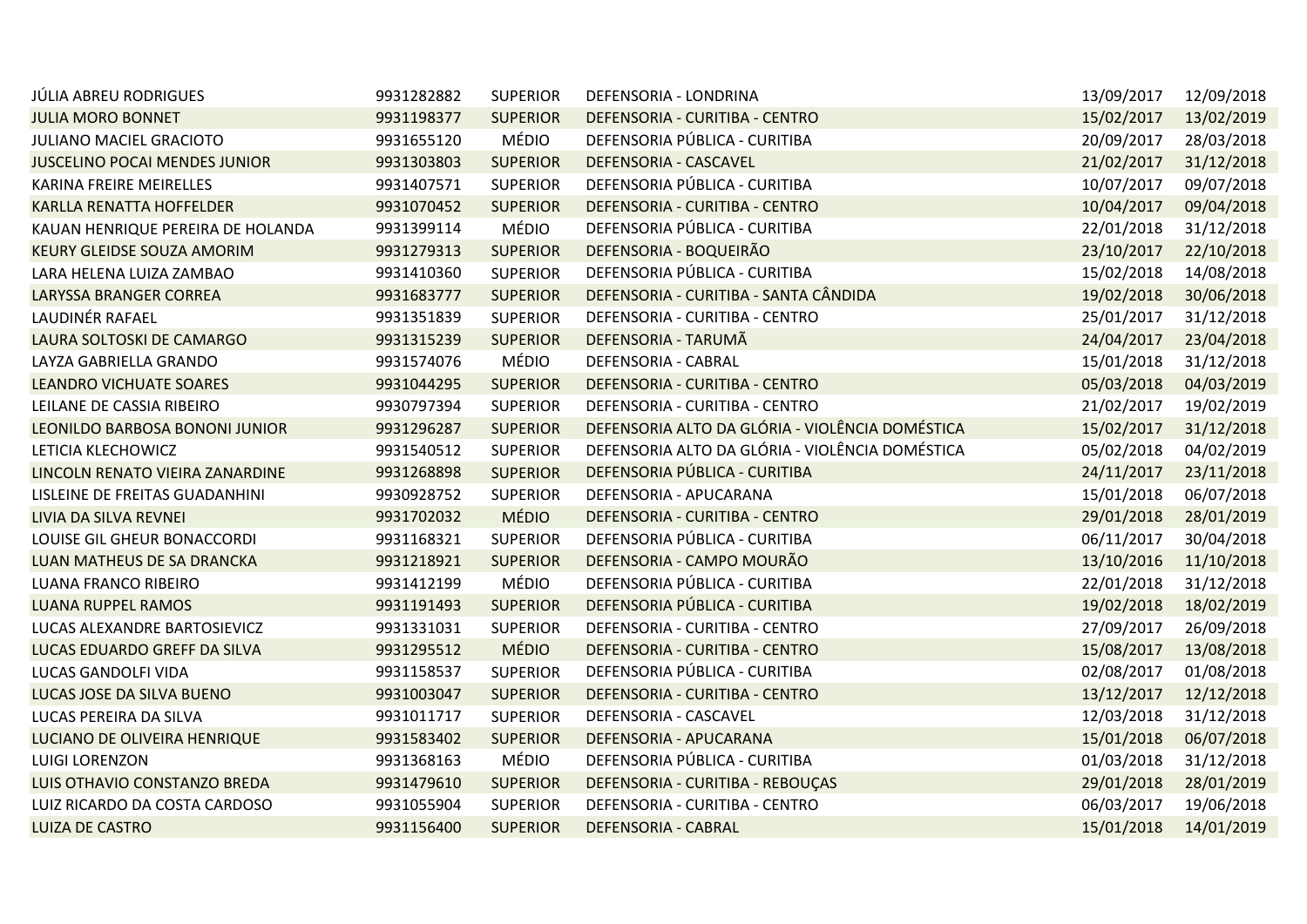| MAIRA OLIVEIRA MELHADO               | 9931297081 | <b>SUPERIOR</b> | DEFENSORIA - CURITIBA - CENTRO CÍVICO           | 14/03/2018 | 13/09/2018 |
|--------------------------------------|------------|-----------------|-------------------------------------------------|------------|------------|
| <b>MAITE LEME D AMATO</b>            | 9931026490 | <b>SUPERIOR</b> | DEFENSORIA - CURITIBA - SANTA CÂNDIDA           | 16/10/2017 | 15/10/2018 |
| MARCELLA STIVAL KWIATKOWSKI          | 9931102573 | <b>SUPERIOR</b> | DEFENSORIA PÚBLICA - CURITIBA                   | 13/03/2018 | 20/10/2018 |
| <b>MARCELO MARTINS LANCIA</b>        | 9931329995 | <b>SUPERIOR</b> | DEFENSORIA PÚBLICA - CURITIBA                   | 15/03/2018 | 11/09/2018 |
| MARIA APARECIDA SOAVINSKY            | 12552      | <b>SUPERIOR</b> | DEFENSORIA - CURITIBA - CENTRO                  | 05/03/2018 | 20/07/2018 |
| MARIA CLAUDIA SAWASAKI               | 9931304501 | <b>SUPERIOR</b> | DEFENSORIA PÚBLICA - CURITIBA                   | 16/11/2017 | 15/11/2018 |
| MARIA DO CARMO MENDES                | 9931572944 | <b>SUPERIOR</b> | DEFENSORIA - SÃO JOSÉ DOS PINHAIS               | 19/02/2018 | 18/02/2019 |
| <b>MARIA EMILIA GLUSTAK</b>          | 9931332541 | <b>SUPERIOR</b> | DEFENSORIA PÚBLICA - CURITIBA                   | 05/03/2018 | 04/03/2019 |
| MARIA VITORIA BRAGA ABILHOA          | 9931184247 | <b>SUPERIOR</b> | DEFENSORIA PÚBLICA - CURITIBA                   | 05/03/2018 | 04/03/2019 |
| MARINA CAROLINA GODOY GIMENEZ        | 9931696094 | <b>SUPERIOR</b> | DEFENSORIA PÚBLICA - CURITIBA                   | 24/01/2018 | 23/01/2019 |
| MARINA PIVOVAR                       | 9931638720 | <b>SUPERIOR</b> | DEFENSORIA PÚBLICA - CURITIBA                   | 26/03/2018 | 25/03/2019 |
| MARLLEN MARCELLY CAMPELO DA SILVA    | 9930987742 | <b>SUPERIOR</b> | DEFENSORIA - CABRAL                             | 10/04/2017 | 09/04/2018 |
| MARLY DE OLIVEIRA BREUS              | 9931531219 | <b>SUPERIOR</b> | DEFENSORIA - CURITIBA - CENTRO                  | 05/02/2018 | 04/02/2019 |
| <b>MARTINA MORNACCO</b>              | 9931718430 | <b>SUPERIOR</b> | DEFENSORIA PÚBLICA - CURITIBA                   | 29/01/2018 | 28/01/2019 |
| MATHEUS AMARAL MOCELIN               | 9931158447 | <b>SUPERIOR</b> | DEFENSORIA PÚBLICA - CURITIBA                   | 09/08/2017 | 08/08/2018 |
| MAYAN FERNANDES LEONEL HERTMANN      | 9931502988 | <b>SUPERIOR</b> | DEFENSORIA - CURITIBA - SANTA CÂNDIDA           | 14/07/2017 | 12/07/2018 |
| MAYTHE ALINIEE SANTOS FIALLA         | 9931700725 | MÉDIO           | DEFENSORIA PÚBLICA - CURITIBA                   | 08/01/2018 | 31/12/2018 |
| MICHELE CARLOS TRANCHINA             | 9931264575 | <b>SUPERIOR</b> | DEFENSORIA - CURITIBA - SANTA CÂNDIDA           | 16/11/2016 | 14/11/2018 |
| MIGUEL HENRIQUE DA SILVA SIKORA      | 9931312227 | <b>SUPERIOR</b> | DEFENSORIA PÚBLICA - CURITIBA                   | 11/07/2016 | 09/07/2018 |
| <b>MILENA CECCON CARRON</b>          | 9931183520 | <b>SUPERIOR</b> | DEFENSORIA - CURITIBA - SANTA CÂNDIDA           | 30/01/2017 | 31/12/2018 |
| NAATHANY EULALYA MAIER CECHETTO      | 9930914164 | <b>SUPERIOR</b> | DEFENSORIA ALTO DA GLÓRIA - VIOLÊNCIA DOMÉSTICA | 17/05/2017 | 16/05/2018 |
| NAIELE ROBERTA GONÇALVES DA SILVEIRA | 9930928315 | <b>SUPERIOR</b> | DEFENSORIA - CURITIBA - SANTA CÂNDIDA           | 18/09/2017 | 17/09/2018 |
| ORLANDO NUNES LOPES FILHO            | 9931320401 | <b>SUPERIOR</b> | DEFENSORIA PÚBLICA - CURITIBA                   | 18/01/2018 | 06/03/2018 |
| OSNI DE MELO MARTINS JUNIOR          | 9931466516 | <b>SUPERIOR</b> | DEFENSORIA - CURITIBA - SANTA CÂNDIDA           | 28/02/2018 | 27/02/2019 |
| OTTAVIO STOLFA                       | 9931408728 | <b>SUPERIOR</b> | DEFENSORIA PÚBLICA - CURITIBA                   | 29/08/2016 | 27/08/2018 |
| PAOLA GABRIELLE BELEM FRESSATO       | 9931063087 | <b>SUPERIOR</b> | DEFENSORIA PÚBLICA - CURITIBA                   | 06/03/2018 | 16/07/2018 |
| PATRICIA GISELE GORSKI GUNHA         | 9931125918 | <b>SUPERIOR</b> | DEFENSORIA - FOZ DO IGUAÇU                      | 18/11/2016 | 06/03/2018 |
| PATRICIA PILAN DE OLIVEIRA           | 9931384416 | <b>SUPERIOR</b> | DEFENSORIA PÚBLICA - CURITIBA                   | 02/02/2017 | 13/03/2018 |
| PATRICIA ZARUR DOS SANTOS TSCHELISKI | 9931310420 | <b>SUPERIOR</b> | DEFENSORIA - CURITIBA - CENTRO CÍVICO II        | 25/09/2017 | 24/09/2018 |
| PAULA JULIANA HOFFMANN ROCHA         | 9931388712 | <b>SUPERIOR</b> | DEFENSORIA - CURITIBA - CENTRO                  | 19/03/2018 | 18/09/2018 |
| PAULO HENRIQUE KOSCIOW               | 9931140787 | <b>SUPERIOR</b> | DEFENSORIA PÚBLICA - CURITIBA                   | 01/09/2017 | 27/06/2018 |
| PAULO ROGERIO CARNEIRO               | 9931533094 | <b>SUPERIOR</b> | <b>DEFENSORIA - CASTRO</b>                      | 11/12/2017 | 10/12/2018 |
| PEDRO EDUARDO FERREIRA PAULICO       | 9930897000 | <b>SUPERIOR</b> | DEFENSORIA - TARUMÃ                             | 15/01/2018 | 14/01/2019 |
| PEDRO HENRIQUE ROSICA OLIVEIRA       | 9931535544 | <b>SUPERIOR</b> | DEFENSORIA - PONTA GROSSA                       | 30/01/2017 | 28/01/2019 |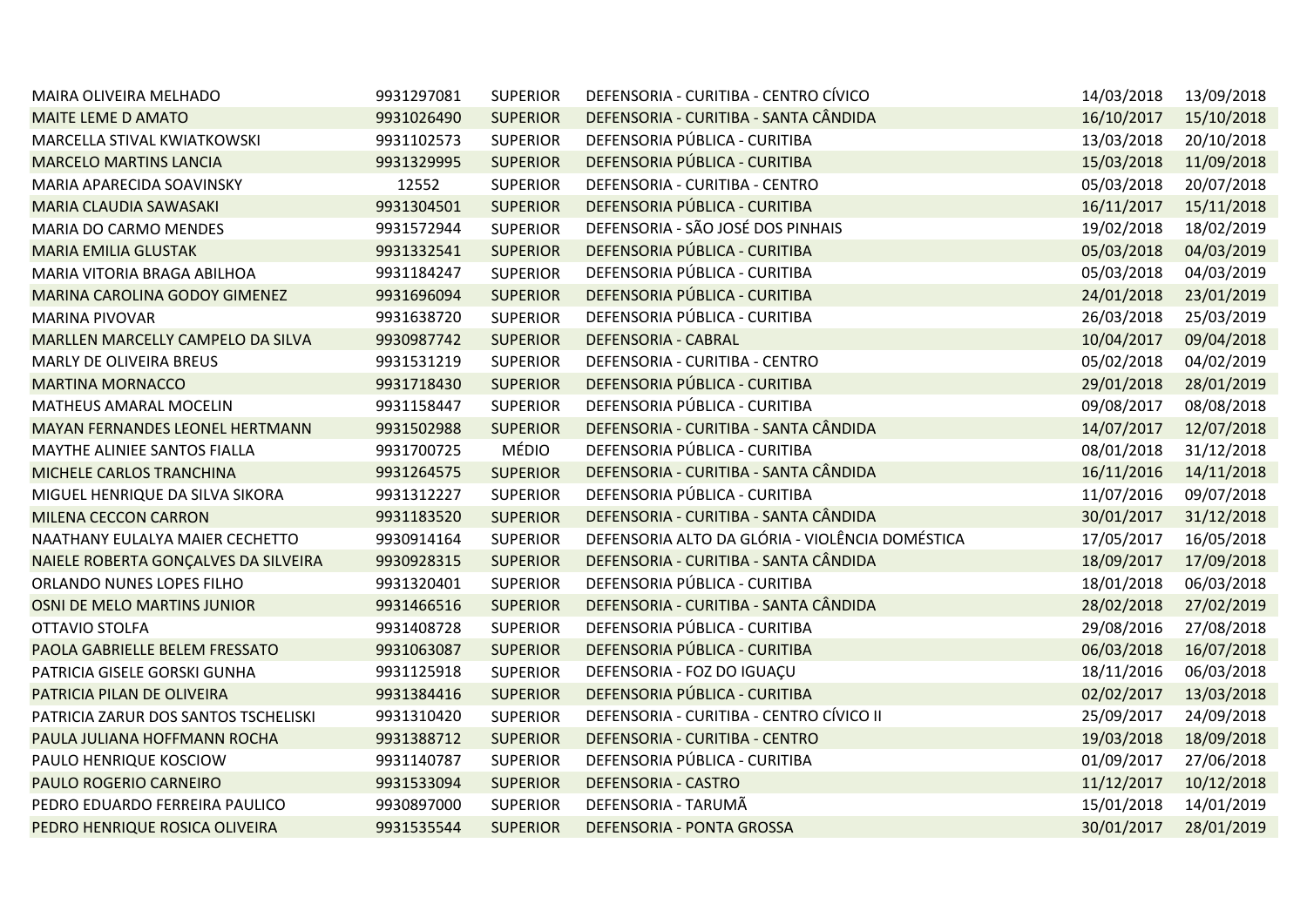| PHILIPE DA SILVA DE CAMPOS         | 9930999108 | <b>SUPERIOR</b> | DEFENSORIA PÚBLICA - CURITIBA            | 12/03/2018 | 11/03/2019 |
|------------------------------------|------------|-----------------|------------------------------------------|------------|------------|
| POLIANNA TAQUES PECHARKI           | 9931055761 | <b>SUPERIOR</b> | DEFENSORIA PÚBLICA - CURITIBA            | 05/03/2018 | 04/03/2019 |
| RAFAEL DE CAMPOS BARBOSA           | 9931367805 | <b>MÉDIO</b>    | DEFENSORIA PÚBLICA - CURITIBA            | 01/03/2018 | 31/12/2018 |
| RAFAEL FERNANDO MARIANI MACEDO     | 9931352915 | <b>SUPERIOR</b> | DEFENSORIA - MARINGÁ II                  | 20/06/2016 | 07/03/2018 |
| RAÍSSA DIAS ZAIA                   | 9931060061 | <b>SUPERIOR</b> | DEFENSORIA - LONDRINA                    | 04/04/2017 | 03/08/2018 |
| REJIANE DA SILVA FERREIRA          | 9931272647 | <b>SUPERIOR</b> | DEFENSORIA PÚBLICA - CURITIBA            | 14/02/2018 | 31/12/2018 |
| RHUAMA DIAS MACHADO                | 9931239785 | <b>SUPERIOR</b> | DEFENSORIA PÚBLICA - CURITIBA            | 19/06/2017 | 18/06/2018 |
| ROBERTO FILIPE MARIANI MACEDO      | 9931352913 | <b>SUPERIOR</b> | DEFENSORIA - MARINGÁ II                  | 20/06/2016 | 07/03/2018 |
| ROBERTO RODRIGUES NEVES FILHO      | 9931108080 | <b>SUPERIOR</b> | DEFENSORIA - CURITIBA - SANTA CÂNDIDA    | 21/02/2017 | 31/12/2018 |
| RODRIGO LIMA IMPARATO PINHEIRO     | 9931408132 | <b>SUPERIOR</b> | DEFENSORIA PÚBLICA - CURITIBA            | 04/07/2016 | 02/07/2018 |
| ROGÉRIO MASCARENHAS DA COSTA FILHO | 9931541455 | MÉDIO           | DEFENSORIA - CURITIBA - CENTRO           | 22/01/2018 | 21/01/2019 |
| <b>SAMILLE CRISTINA GROXKO</b>     | 9931199705 | <b>SUPERIOR</b> | DEFENSORIA - GUARAPUAVA II               | 07/11/2016 | 05/11/2018 |
| SÉFORA RODRIGUES RUFINO            | 9931405351 | <b>SUPERIOR</b> | DEFENSORIA - CORNÉLIO PROCÓPIO           | 07/08/2017 | 06/08/2018 |
| SHERON RIBEIRO DA SILVA            | 9930966539 | <b>SUPERIOR</b> | DEFENSORIA PÚBLICA - CURITIBA            | 26/03/2018 | 25/03/2019 |
| <b>SOLIANE HUBER</b>               | 9931048937 | <b>SUPERIOR</b> | DEFENSORIA - CURITIBA - SANTA FELICIDADE | 23/10/2017 | 22/10/2018 |
| <b>SUELY SONODA AKAMINE</b>        | 9931267420 | <b>SUPERIOR</b> | DEFENSORIA PÚBLICA - CURITIBA            | 24/11/2017 | 28/03/2018 |
| TAINA NATALIA DA COSTA SILVA       | 9931073017 | <b>SUPERIOR</b> | DEFENSORIA PÚBLICA - CURITIBA            | 28/02/2018 | 27/08/2018 |
| TALITA GONÇALVES DO CARMO          | 9931329982 | <b>SUPERIOR</b> | DEFENSORIA - MARINGÁ II                  | 06/06/2016 | 04/06/2018 |
| TALITA HORRANA SOARES DA SILVA     | 9931483648 | <b>SUPERIOR</b> | DEFENSORIA - CAMPO MOURÃO                | 21/02/2018 | 20/02/2019 |
| <b>TAMARA FERNANDES</b>            | 9931292934 | <b>SUPERIOR</b> | <b>DEFENSORIA CIANORTE II</b>            | 22/01/2018 | 31/12/2018 |
| TANIA CAROLINA KOCHMANSCKY GOULART | 9930954594 | <b>SUPERIOR</b> | DEFENSORIA - CORNÉLIO PROCÓPIO           | 26/06/2017 | 25/06/2018 |
| <b>TATIANE COUTO BIBIAN</b>        | 9931315259 | <b>SUPERIOR</b> | DEFENSORIA - CURITIBA - REBOUÇAS         | 11/12/2017 | 10/12/2018 |
| TATIANE SOUZA CANCIAN              | 9931085850 | <b>SUPERIOR</b> | DEFENSORIA - UMUARAMA                    | 12/03/2018 | 31/12/2018 |
| <b>TAYLA TAMIRES KOHUT</b>         | 9931180106 | <b>SUPERIOR</b> | DEFENSORIA - APUCARANA                   | 22/01/2018 | 31/12/2018 |
| THAIS CRISTINA DA SILVA LEÃO       | 9931253838 | <b>SUPERIOR</b> | DEFENSORIA - FOZ DO IGUAÇU II            | 12/09/2016 | 31/07/2018 |
| THALLYS DEUSDARÁ MONSUETH ALVES    | 9931220202 | <b>SUPERIOR</b> | DEFENSORIA PÚBLICA - CURITIBA            | 05/03/2018 | 31/12/2018 |
| THAYS LIBERATO DOS SANTOS          | 9931185668 | <b>SUPERIOR</b> | DEFENSORIA - SÃO JOSÉ DOS PINHAIS        | 17/10/2016 | 15/10/2018 |
| <b>THAYS MORVAN DOS SANTOS</b>     | 9931564295 | <b>SUPERIOR</b> | DEFENSORIA PÚBLICA - CURITIBA            | 07/06/2017 | 06/06/2018 |
| TIAGO AGUERO DO AMARAL             | 9931167119 | <b>SUPERIOR</b> | DEFENSORIA - CURITIBA - CENTRO CÍVICO II | 16/01/2017 | 14/01/2019 |
| TIAGO SOFIATI DE BARROS CARVALHO   | 9930732254 | <b>SUPERIOR</b> | DEFENSORIA - TARUMÃ                      | 09/08/2017 | 08/08/2018 |
| VALDINEI SOARES DE SOUZA           | 9930987233 | <b>SUPERIOR</b> | DEFENSORIA PÚBLICA - CURITIBA            | 12/06/2017 | 11/06/2018 |
| <b>VALENTINA VAZ BONI</b>          | 9931383696 | <b>SUPERIOR</b> | DEFENSORIA PÚBLICA - CURITIBA            | 23/10/2017 | 02/03/2018 |
| <b>VANESSA MOSSOLIN</b>            | 9931403522 | <b>SUPERIOR</b> | DEFENSORIA - CURITIBA - CENTRO           | 27/03/2017 | 25/03/2019 |
| VANESSA TEBINKA DA SILVA           | 9931562090 | <b>MÉDIO</b>    | DEFENSORIA PÚBLICA - CURITIBA            | 24/01/2018 | 23/01/2019 |